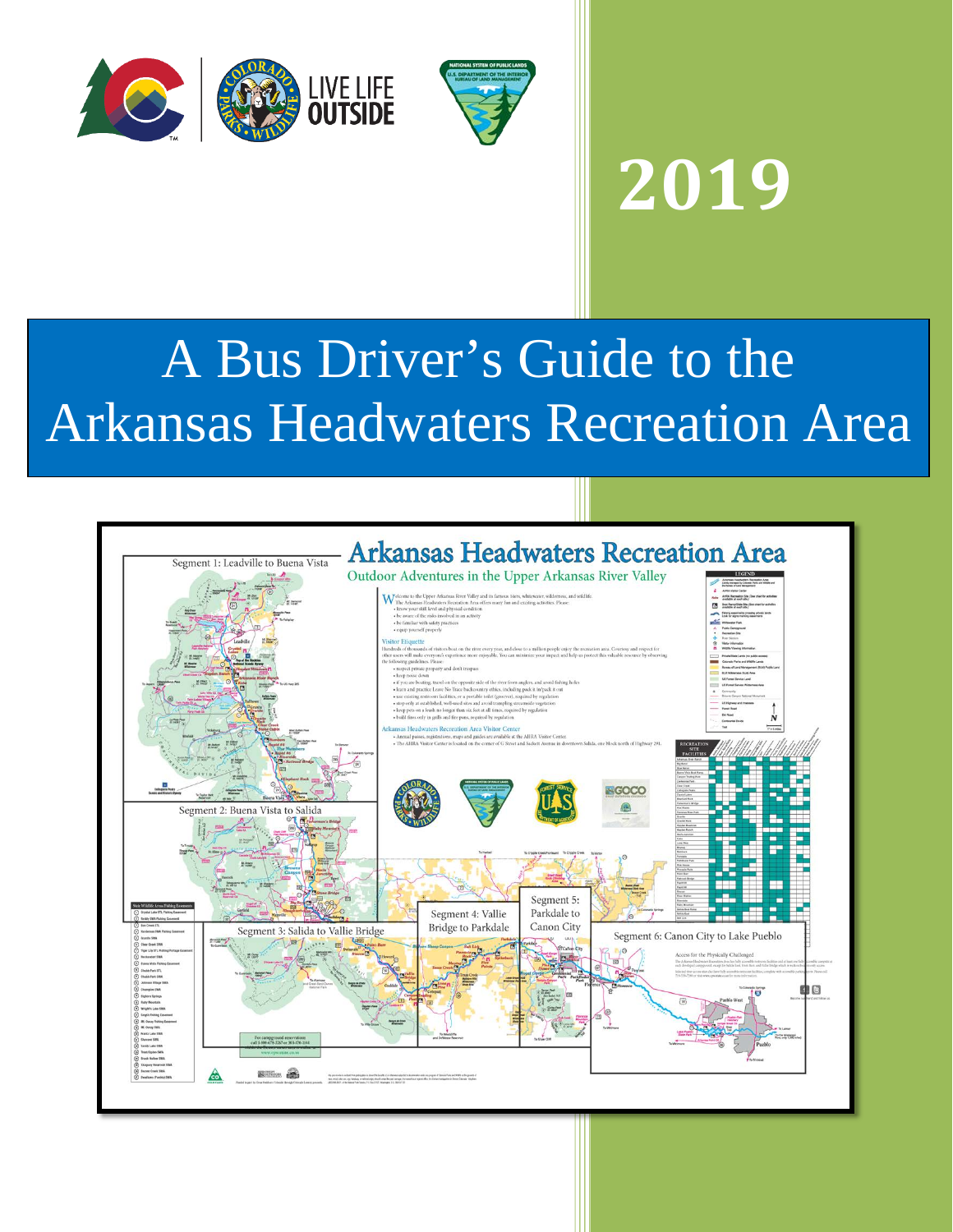## **A Bus Driver's Guide to the Arkansas Headwaters Recreation Area Sites**

This guide is intended for those of you who drive buses, vans, or shuttle vehicles for commercial companies with Special Use Agreements (SUA's) within the Arkansas Headwaters Recreation Area (AHRA). Its purpose is to familiarize drivers with those sites utilized by commercial companies so that you will be aware of the rules and configurations of those sites, making life easier for you and other site users, too. It is important to remember that many visitors use these sites and common courtesy is a must if things are to run smoothly for all.

The sites included are arranged from upstream to downstream, beginning with Granite and ending with MacKenzie Street in Canon City.

- **GRANITE:** This small AHRA site off U.S. Highway 24 at Chaffee County Road 397 in Granite is located on river left just across the river using the one-lane bridge to access the parking/unloading area. You may want to back into the parking area to facilitate unloading. If you leave your vehicle at the site do not park in such a way that others cannot access the boat ramp.
- **THE NUMBERS:** After turning off of U.S. Highway 24 at mile marker 199.75, it is approximately .6 mile to the Numbers launch site. The entrance road has been grated and widened in most spots, but there still are a couple of pinch points. The speed limit on the road to the site is 15 mph. There will be a locked green gate to the old Numbers Site at the turn to the new site. The old site will be closed permanently to all users.

No parking on the access road from U.S. Highway 24 to the Numbers launch site including the area near Scott's Bridge. Scott's Bridge and the surrounding area by Scott's Bridge (aka Tumble Creek Ranch) is no parking and no launching from the road.

Once you arrive at the site, there is an upper parking area and a lower (one way traffic) road to the drop off point. There is no parking on the lower road unless you are unloading boats. There is room for three lanes (40 feet wide), two lanes nearest to the river for side by side vehicles with trailers, and one lane that should be kept open for traffic to pass.

The time limit is 15 minutes to load/unload. Once unloaded, the boat landing levels closest to the river have plenty of room to lay out your boats down by the water.

The upper parking area has a boat slide for those who need more time to stage and for others when the lower road is full. The upper parking area also has parking for vehicles with trailers. Use the outer portion of the parking lot next to the fence line to drive around and park with your vehicle nose pointed towards the river.

Keep in mind that the entire site is shared for private and commercial use. Be considerate of people walking around from the upper parking lot to the lower road. A vault toilet and changing room will be built in the upper parking lot.

• **RAILROAD BRIDGE:** Accessed off Chaffee County Road 371 north of Buena Vista, this site is home not only to a put-in/take-out boat ramp that is used by commercial rafting companies and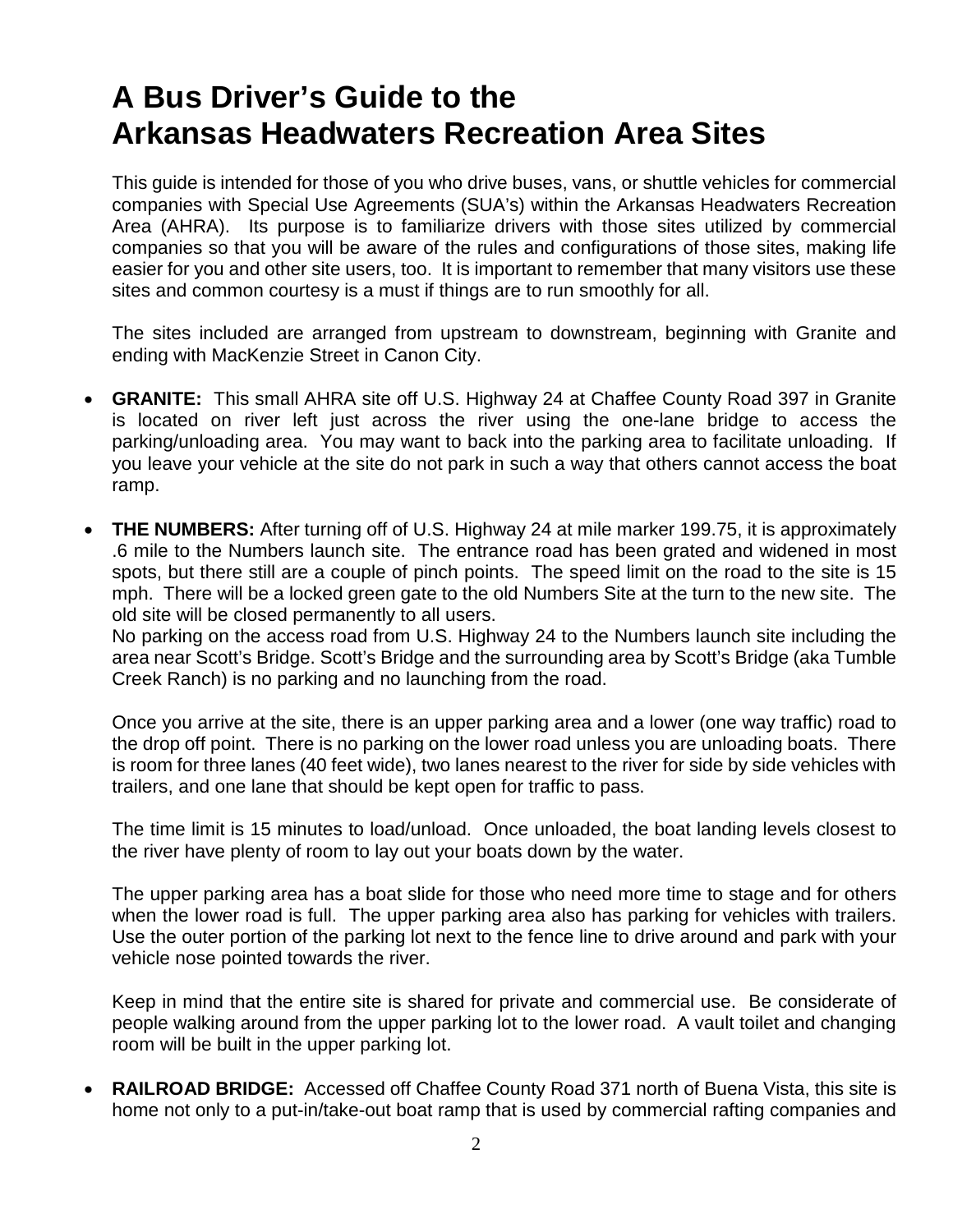private boaters, but is also an AHRA campground. Because of this, it can be a very busy place with lots of boaters, anglers, bikers, campers, and others so be very cautious when driving in the site. Commercial buses/vans must obey the BOAT RAMP -15 MINUTE -LOAD/UNLOAD signs posted at the boat ramp. Parking of vehicles with trailers should take place at the east side of the large parking area, where it is signed. Be aware that C.R. 371 between Railroad Bridge and the Otero Pump Station Bridge is a narrow road with few pullouts. Obey the posted speed limits. Please no parking or waiting in the campground loop.

Note: The Railroad Bridge Boat Ramp is a walk-up/walk-down boat ramp (no vehicles/trailers).

- **BUENA VISTA BOAT RAMP:** Located at the east end of Main Street in Buena Vista, the road to the boat ramp is one way, parking is tight and the loading/unloading of boats, gear, and people needs to be done quickly. Staging should take place on the upper level and not on the boat ramp. Safety talks should also be conducted there. Like Railroad Bridge this is a very busy place. Vehicles, when finished unloading, should park in spaces provided away from the ramp on the upper level in the main parking lot.
- **FISHERMAN'S BRIDGE:** This can be a very busy site and it is important that drivers heed the BOAT RAMP -15 MINUTE - LOAD/UNLOAD signs posted at the boat ramps above the top of the two boat ramp staircases. Traffic is one- way at the off-loading areas and drivers should park on the right, allowing other traffic to flow past on the left. Parking of commercial rigs is provided for on the east side of the large parking lot and it is recommended that drivers utilize that lot after dropping off their guests and boating gear if they want to wait until their group launches. This enables other site users to then utilize the unloading areas without having to wait. The boat ramps are walk-down with boat slides but no vehicle access.

Note: The Fisherman's Bridge Boat Ramp is a boat slide with steps (no vehicles/trailers).

- **RUBY MOUNTAIN:** Commercial companies' use of Ruby Mountain is limited and occurs only when allowed by the AHRA Park Manager, who will make a decision when the Wellsville gauge falls below 700 CFS (Cubic Feet per Second). When the AHRA notifies the outfitters that commercial use of Ruby Mountain is permitted, it is important for all companies to follow the rules as outlined: Please see the 2019 AHRA Exhibit(s), Site Specific Requirements for Ruby Mountain. The stop light at County Road 300 near Ruby Mountain has been disabled for 2019.
- **HECLA JUNCTION:** Hecla is one very busy place. Private boaters, commercial boaters, campers, anglers, picnickers, and others use the site. Cooperation with one another is imperative. Because of the large number of users, the following are important to you, the driver:
	- 1. **Strictly adhere to the posted speed limit signs:** Follow all posted speed limits on Chaffee County Road 194 from US Highway 285 to the Hecla fee panel. From the Hecla Entrance Fee Panel to the beach area and beyond is 15 MPH.
	- 2. When you get to the beach area/parking, look for signage designating parking locations for buses with trailers, vans with trailers, and vehicles without trailers. Park in shortest area appropriate to your vehicle, ensuring that you are not impeding traffic. Do not park on the beach itself until your group is in sight. It is important that drivers heed the BOAT RAMP -15 MINUTE - LOAD/UNLOAD signs posted at the boat ramps. NOTE: The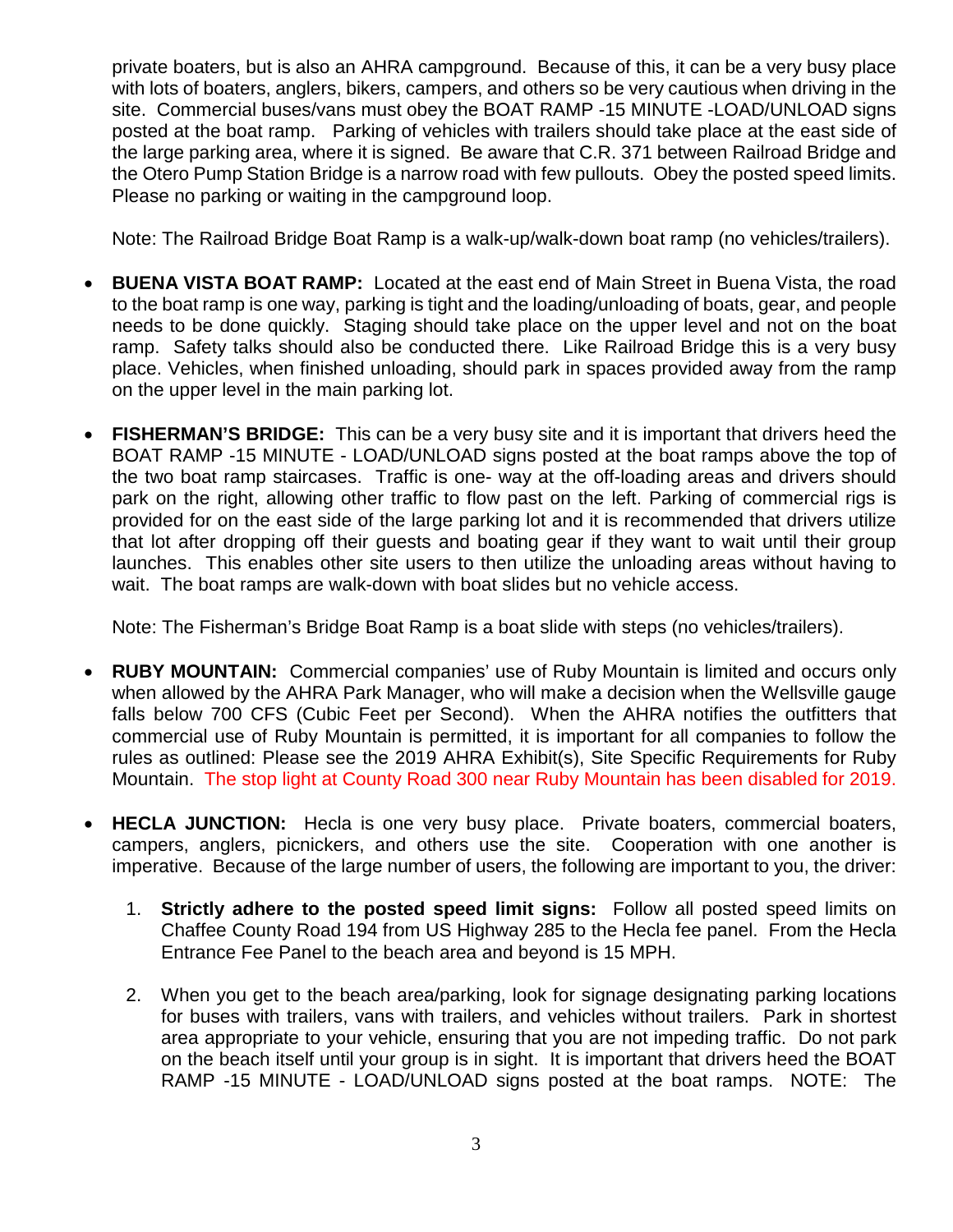downstream beach is intended for raft deflating, loading and unloading, and is not to be used by buses.

- 3. When you see your group of rafts approaching, back your vehicle/trailer to the most downstream opening on the main beach. Don't park in the middle of the beach unless that is all that is available. Also, it is important that you back straight in. If you angle your rig it limits the number of other vehicles that can access the beach. Make sure your vehicle length (bus and trailer) are clear of traffic.
- 4. Many of the commercial guests are not cognizant of the dangers surrounding them at the beach. They do not pay attention to vehicles backing up or pulling out. It is imperative that you the driver use EXTREME CAUTION when moving your vehicle at the site. If there is not a ranger to help you in backing to the beach, get one of your guides to help keep customers out of the way.
- 5. Caution should also be used when guides are throwing boats up onto other boats on a trailer. Sometimes those boats fall off onto the other side of the trailer. We don't want anyone to be hit with a flying boat so it's imperative that you check to see that no one is in danger of being hit. The same can be said of the throwing of ropes or straps that are used to hold the rafts to the trailer.
- 6. The more you allow your guests to stand around outside the buses, the greater the chance of an accident. Therefore, have your guests board your vehicle(s) after they exit the rafts. That is much safer than allowing them to mill around the busy beach dodging vehicles and trailers.
- **STONE BRIDGE:** Stone Bridge is another busy take-out spot but things flow well if drivers heed the following:
	- 1. All commercial and private vehicles should be parked in the upper parking lot until the boat trip is seen approaching the beach area. At that time you may drive down to the lower level to pick up your group. At no time should you park on the driveway of the beach area. Nor should you park at the beach to await your group. It is important that drivers heed the BOAT RAMP -15 MINUTE - LOAD/UNLOAD signs posted at the boat ramps. Space is limited at Stone Bridge and all it takes to cause a jam is one bus with trailer improperly parked, so stay up top until you see your group approaching the beach.
	- 2. When you drive down to pick up your group, drive to the most downstream position available at the beach and back up as close to the water as possible. Please park at a 30 degree angle with your trailer parked more upstream than your bus/van. This facilitates other vehicle parking and exiting of the site. This allows subsequent buses to park, pick up their trips, and/or drive past you easily.
	- 3. Per your SUA, commercial vehicles are not allowed to drive on the county road to access the beach area, but instead must follow the Stone Bridge signs and use the AHRA site road.
- **BIG BEND:** This site, on Chaffee County Road 165 just off U.S. 285, though not as busy as Stone Bridge, does get commercial and private boater use. Keep in mind that Chaffee County Road 165 bisects the site. It is important that you use the parking area for your bus or van, not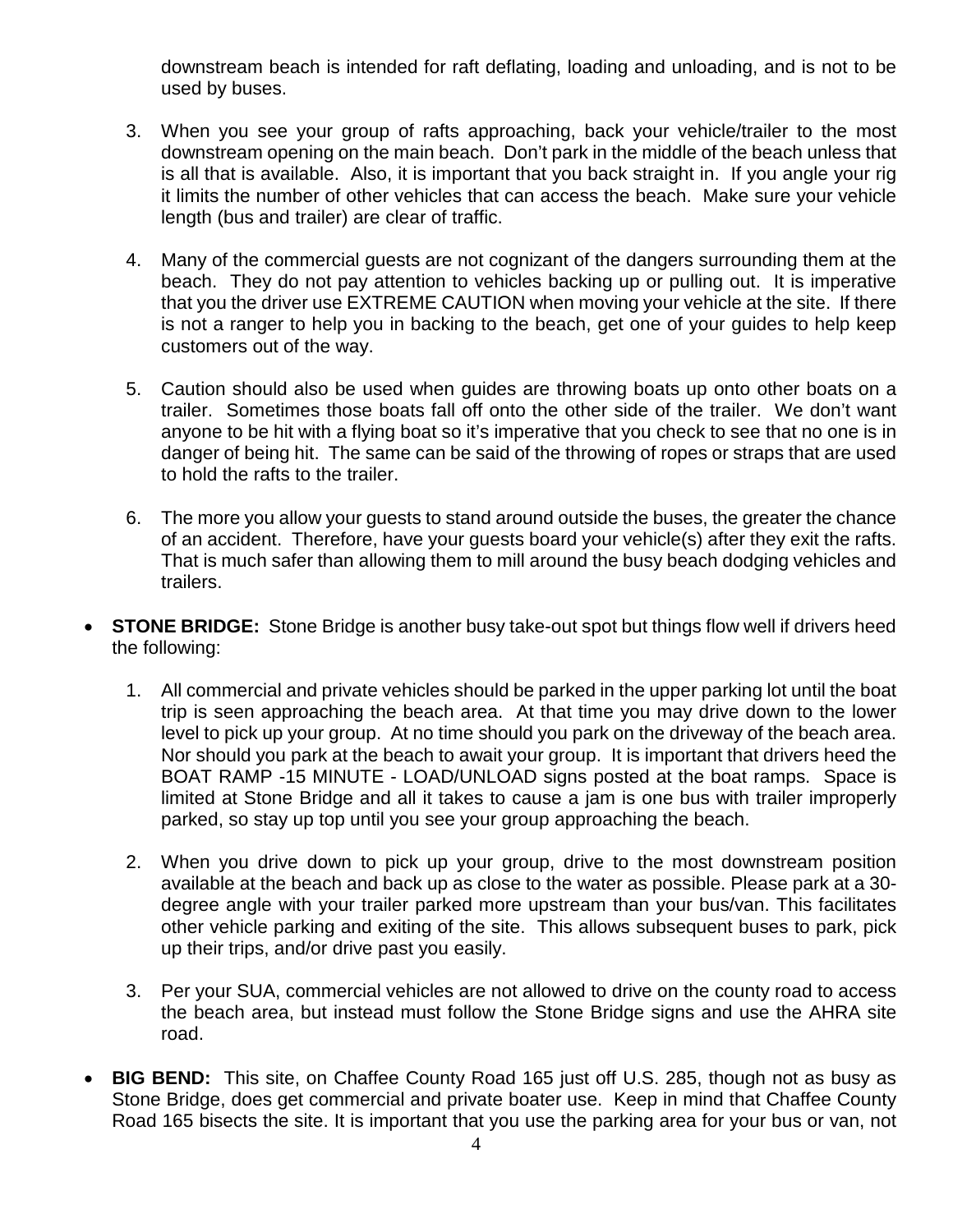the county road if you are leaving the vehicle at the site. Do not park on the county road to load or unload boats as there is ample room at the ramp for you to back down. Another option is to unload the boats at the drive-through and then to carry them to the water.

- **SALIDA BOAT RAMP:** This can be a very busy spot with lots of private boaters using the site. Space is limited and only one vehicle/trailer can use the ramp at a time. Make this one a quick in and out. No dallying. Off-load and then be on your way. Again, safety is an issue – there are lots of young people and dogs running around. Be careful, use someone to guide you back to the water, and do it all with caution.
- **SALIDA EAST LAUNCH SITE:** This particular site is increasing in float fishing commercial and private use, but should you want to launch or take out here be aware that it is a small boat ramp. Obey the time-limit established by the BOAT RAMP -15 MINUTE - LOAD/UNLOAD signs posted at the boat ramp. Please don't block the entry/exit road or the turn-around loop.
- **RINCON:** Located 10 miles east of Salida, Rincon is used as a take-out and a launch site. It is accessed off U.S. Hwy. 50 and the boat ramp is located on the upstream end of the site. This is a day-use area as well as a campground and can be a very busy place so plan to "load and go!" Also remember to obey the 15 MPH speed limit signs – You will be driving through a campground and day-use area used by a lot of people for fishing, picnicking, boating, and related activities. Use caution. Parking for vehicles with trailers is limited; do not park in the turn-around.
- **VALLIE BRIDGE:** Located just off U.S. Hwy. 50 on Fremont County Road 45, Vallie Bridge is used as both a put-in and take-out and has a small boat ramp. Heed the BOAT RAMP -15 MINUTE - LOAD/UNLOAD signs posted at the boat ramp. If leaving a vehicle/trailer there park so you don't block access to the ramp, bathrooms, etc. This site gets a lot of day-use by anglers, picnickers, and others so please be careful backing up and pulling out. Please enter the day-use site by the self service fee station and exit on upstream side of the restrooms.

It should be noted that across Fremont County Road 45 from Vallie Bridge Day-use area is a "walk-in/boat-in" campground that has an access road for use by outfitters that may need to drop off or pick up camping gear and/or people. This road is accessed off County Road 45 and has a turn-around at the campground that will accommodate vans with trailers but not buses. There is no parking available at the campground so vehicles should depart as soon as the loading/unloading has taken place in the turn-around. When finished unloading your equipment park in the nearby parking area. If you are waiting for your trip to arrive, or the vehicle is staying overnight because of campground use the vehicle must be parked in the parking area near the campground.

- **TRADING POST:** This site is located on U.S. Highway 50 at milepost 245, approximately one mile west of Cotopaxi. The boat ramp is on the upstream end of the site and is large enough for one vehicle/trailer at a time. Please be aware of the BOAT RAMP -15 MINUTE - LOAD/UNLOAD signs posted at the boat ramp. Vehicles should not be left parked in such a way as to block access to the ramp or impede traffic through the site. A "Vehicles With Trailers" parallel parking area is provided on the south side of the roadway.
- **FORD CROSSING:** This is a new site that is located 3/10ths upstream of Texas Creek. It is a very small site with limited parking for vans with trailers only. Buses with trailers may have trouble swinging around to position itself to the boat ramp. The Highway 50 shoulder above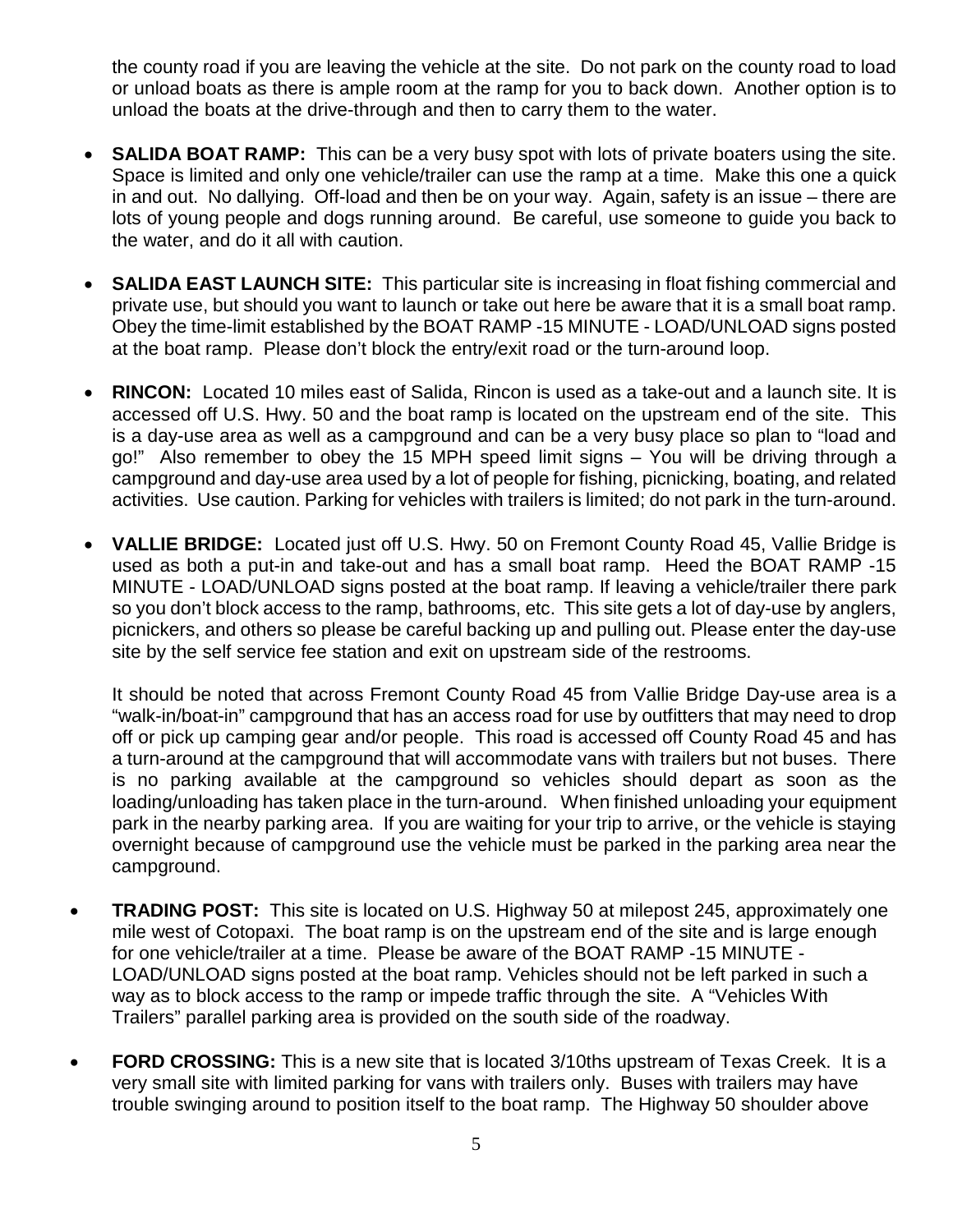the entrance has limited space to pullover while your boats are within the site. Depending on how this year's traffic goes, buses may not be considered in the future. The 15 minutes load/unload time rule is in effect here.

- **TEXAS CREEK:** This site is located north of Highway 50 across Fremont County Road 27. The boat launch is located on the west side in the dry wash after you have crossed the bridge. This wash, at times may have water or produce flood flashes, so please investigate before driving into the wash. Parking is located on the east side of the entrance into the wash.
	- **LONE PINE:** Located approximately three miles east of Cotopaxi, Lone Pine has a boat ramp on the downstream and upstream ends. The upstream ramp is the largest and is easily accessible by both vans with trailers and buses with trailers.

At the upstream ramp it is possible to either back your vehicle/trailer down the ramp or to pull along side of the ramp and unload the boats off to the side and then down the ramp to the river. Don't forget: The 15 minutes load/unload time rule is in effect here.

Note: The downstream Lone Pine Boat Ramp is a walk-up/walk-down boat ramp (no vehicles/trailers).

• **PINNACLE ROCK:** There are two boat ramps at Pinnacle Rock. One is located at the upstream end of the site; the other is at the downstream end of the site. Those wishing to back their vehicles and trailers close to the water should utilize the upstream ramp.

Drivers should turn left after entering Pinnacle Rock and proceed to the far upstream end where it is possible to pull forward and then back down the ramp to the water's edge.

This can be a very busy ramp and it is important for drivers to "scout" the ramp to assess the available space. If the ramp is crowded and no room exists for another vehicle, drivers should park on the right side of the road and wait until space becomes available. When that occurs, pull forward and then carefully back down the ramp, using the help of a river guide (or ranger) to do so.

Remember that a lot of people are not paying attention to the vehicles and trailers that are moving around them and EXTREME CAUTION is needed. When it is possible, back your vehicle so that you are off to the side and not in the middle. This will facilitate parking for those who follow you. Drivers should immediately leave the ramp area as soon as the unloading of passengers and boating gear is completed. Heed the BOAT RAMP -15 MINUTE - LOAD/UNLOAD signs posted at the boat ramps.

Those groups not wanting to back up to the water's edge will find the downstream ramp area provides plenty of room for vehicles, people, and boating gear.

Note: The downstream Pinnacle Rock Boat Ramp is a walk-up/walk-down boat ramp (no vehicles/trailers).

**DRIVERS WHO FOLLOW THEIR TRIPS DOWN STREAM:** After their trip is underway, some drivers follow that trip as it travels downstream. One pull-off along the highway that drivers like to stop at to watch boat traffic is called "Three Rocks". There is no access to the "Three Rocks" pull-off from the eastbound traffic lane of Highway 50 as it has a double yellow line at that point.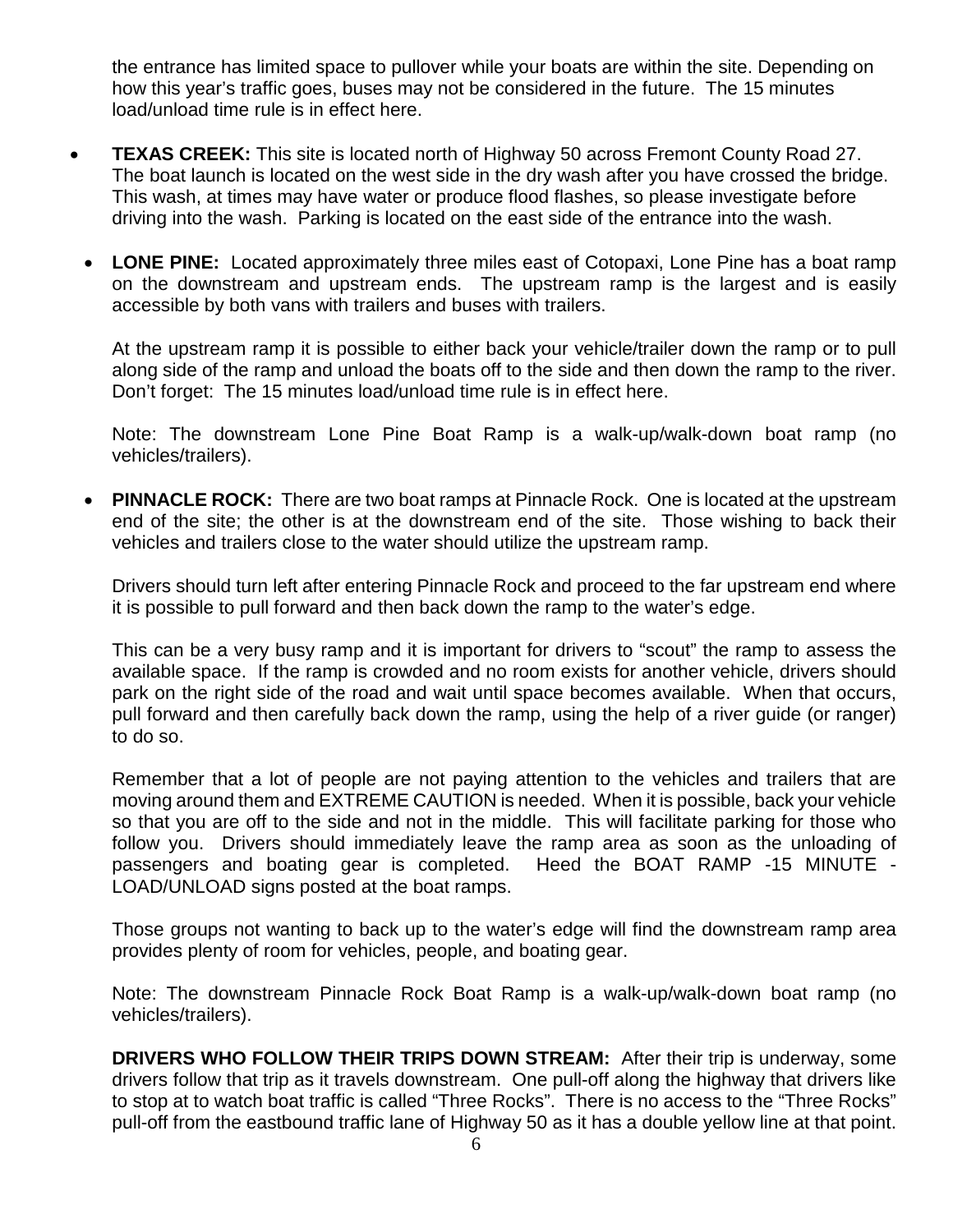Eastbound drivers wishing to stop at "Three Rocks" must proceed to the Five Points Campground where they may circle through that site **SLOWLY** and then turn left back onto U.S. 50, proceeding west to "Three Rocks". **Note: EXTREME CAUTION SHOULD BE USED WHEN CIRCLING THROUGH THE CAMPGROUND** because of dust, children, pets, etc. When leaving "Three Rocks", proceed west on U.S. 50 and use the Pinnacle Rock site to turn around and head east. The "Three Rocks" pull-off is narrow with a lot of traffic passing by. DO NOT CROSS THE DOUBLE YELLOW LINES to park at "Three Rocks". This is an important safety issue and the Colorado State Patrol will cite you for parking on the wrong side of the highway at this site and others along Hwy 50 in Big Horn Sheep Canyon.

**SALT LICK:** This site is primarily a launch site used as an alternative to Pinnacle Rock when time or water level is a factor. It is entered by **westbound traffic on U.S. 50 only**. When eastbound on U.S. 50 vehicles are not allowed to cross the double yellow lines to enter the site. Instead drive to the Five Points Campground and **drive slowly** through the campground, turn left onto Highway 50 and proceed to Salt Lick.

Note: The Salt Lick Boat Ramp is a walk-up/walk-down boat ramp (no vehicles/trailers).

Drivers are required to pull as far west (upriver) as possible when parking here. If you park at the east end or in the middle when space is available at the far end you only block others from using the site for their launches. Please note that **the time limit here is 10 minutes for unloading** your boat trip. After leaving the site proceed to Pinnacle Rock for your turn-around to head east on U.S. 50 in order to follow your raft trip downstream.

- **FIVE POINTS:** Commercial bus/van turn-around use is authorized at the Five Points campground side; please drive slowly and yield to pedestrians. **Commercial bus/van turnaround use and commercial river access are prohibited at the Five Points day-use side**. Commercial river access at the Five Points Campground side is prohibited except under the following condition: for commercial trips that overnight at the Five Points Campground, access to the river is authorized via the concrete walkway that passes under Highway 50.
- **SPIKEBUCK:** If your company is using Spikebuck to launch trips, please remember that the launch site is small and able to accommodate only one trip at a time. Park, unload boats and passengers, and move your vehicle and trailer out of the way. Heed the BOAT RAMP -15 MINUTE - LOAD/UNLOAD signs which are posted at the boat ramp. **Please use the established boat ramp.** People have been using other "Launch sites" upstream of the boat ramp and are creating resource damage to the riparian area. Please help us take care of the riverbank. There is plenty of room nearby for parking as you await your trip's departure.
- **PARKDALE:** Parkdale can be a very busy place, especially at lunch times and later. The following guidelines will enable you to use this site with a minimum of hassle:
	- 1. When waiting for your trip to come in ALWAYS PARK IN THE UPPER PARKING LOT until your rafting group is nearing the beach.
	- 2. When your raft trip comes in it should go to the most downstream opening on the beach. **Make sure your trip leader/guides understand this.**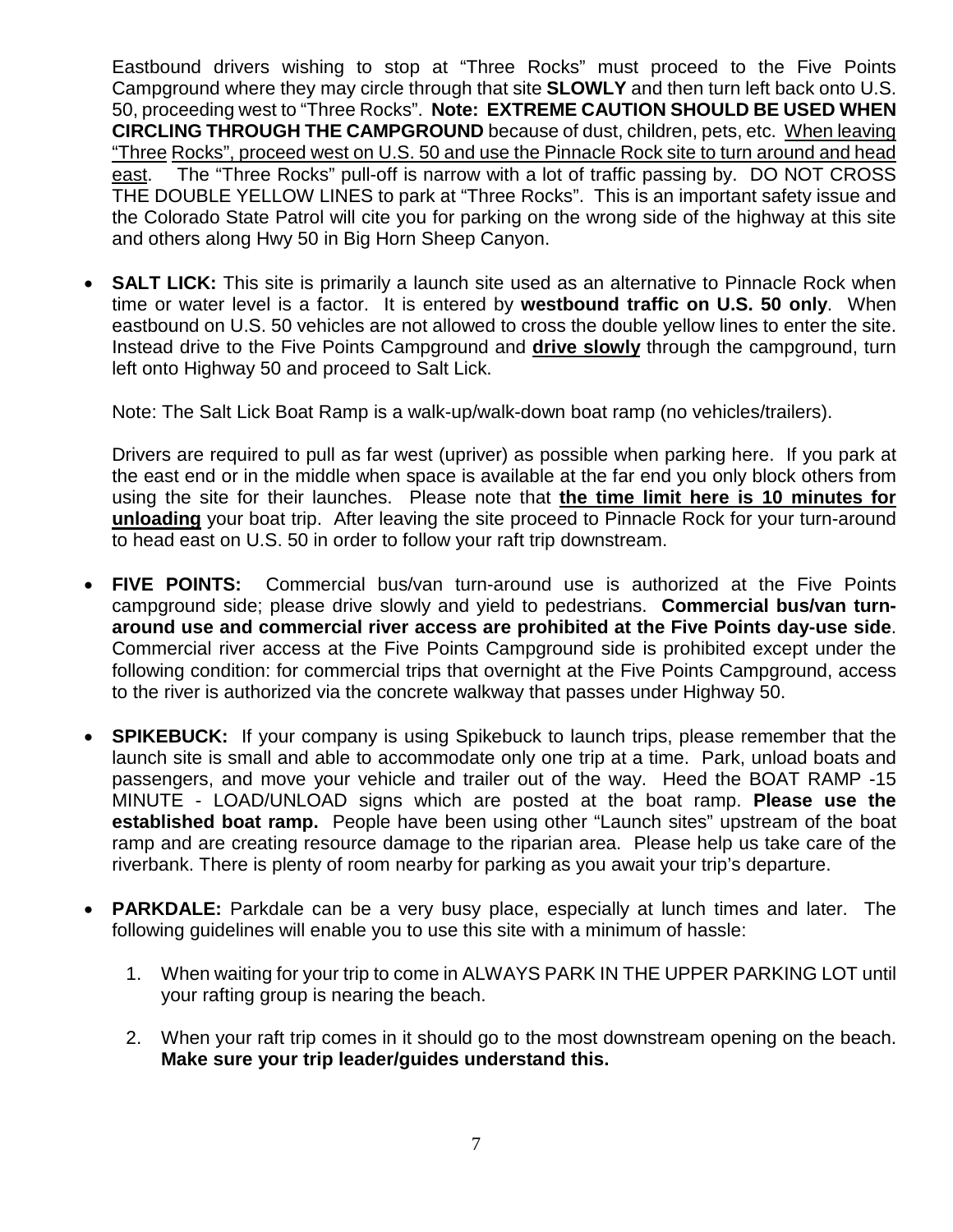- 3. Drive slowly down the road to the beach to avoid raising dust. Often there are people eating lunch at the picnic tables and a dust cloud caused by a bus/van and trailer coming down the road too fast detracts from the customers' rafting experience.
- 4. When bringing a trip to Parkdale for a launch, always drive to the most downstream spot on the beach.
- 5. Always use a helper to back up to the beach. This is especially important during peak times at this site.
- 6. Observe the BOAT RAMP -15 MINUTE LOAD/UNLOAD signs which are posted at the boat ramp.
- 7. Unloading and loading lunches still fall into the 15 minute boat ramp limitations.
- **PINK HOUSE:** No Longer an AHRA recreation site. Private Property
- **CAÑON CITY RIVER STATION TAKEOUT:** This site, which belongs to Canon City, and managed by AHRA is accessed by turning south from U.S. 50 onto Fourth Street, driving over the railroad tracks, under the overpass, and into the main parking area across from the R.R. Station. Entry into the parking area should be from the east, or far end of the lot. There are two boat ramps and raft trips may use either ramp. Parking of buses and trailers should be done in a manner that accommodates as many vehicles/trailers as possible and at no time should any part of any vehicle over-hang the concrete sidewalk/trail. This is commercial and private launch access so please respect the fifteen minute unload and load limitations. Private and long term parking is located on the west side of the fourth street viaduct.
- **MACKENZIE:** This newly developed site, located east side of Canon City on MacKenzie Avenue. Once completed the site will accommodate vans with trailers, no buses. This is the last possible take-out before the non-portage, un-runnable Minnequa Dam above Florence's Pathfinder Park.

**In summary, Arkansas Headwaters Recreation Area wants your experiences as a commercial company driver to be a positive and rewarding one. In order for that to happen, all drivers need to adhere to the basic guidelines as outlined. Remember, speed limits, where to park, and the other rules of using AHRA sites are important. If we all cooperate, things will go smoothly. Maybe the most important ingredient of all is: COMMON COURTESY. It takes so little time and results in good things for all.**

**The following information is a consolidation of Terms, Conditions and Limitations from the AHRA Special Use Agreement that apply to Outfitter vehicles and operation.**

- 1. Holder Vehicle Decals
	- a. AHRA will issue one decal per unmarked vehicle on the vehicle list to each Holder to be utilized only within the AHRA. Each decal will have the company name and license plate number displayed. Holder vehicle decals are to be utilized only for circumstances that require the use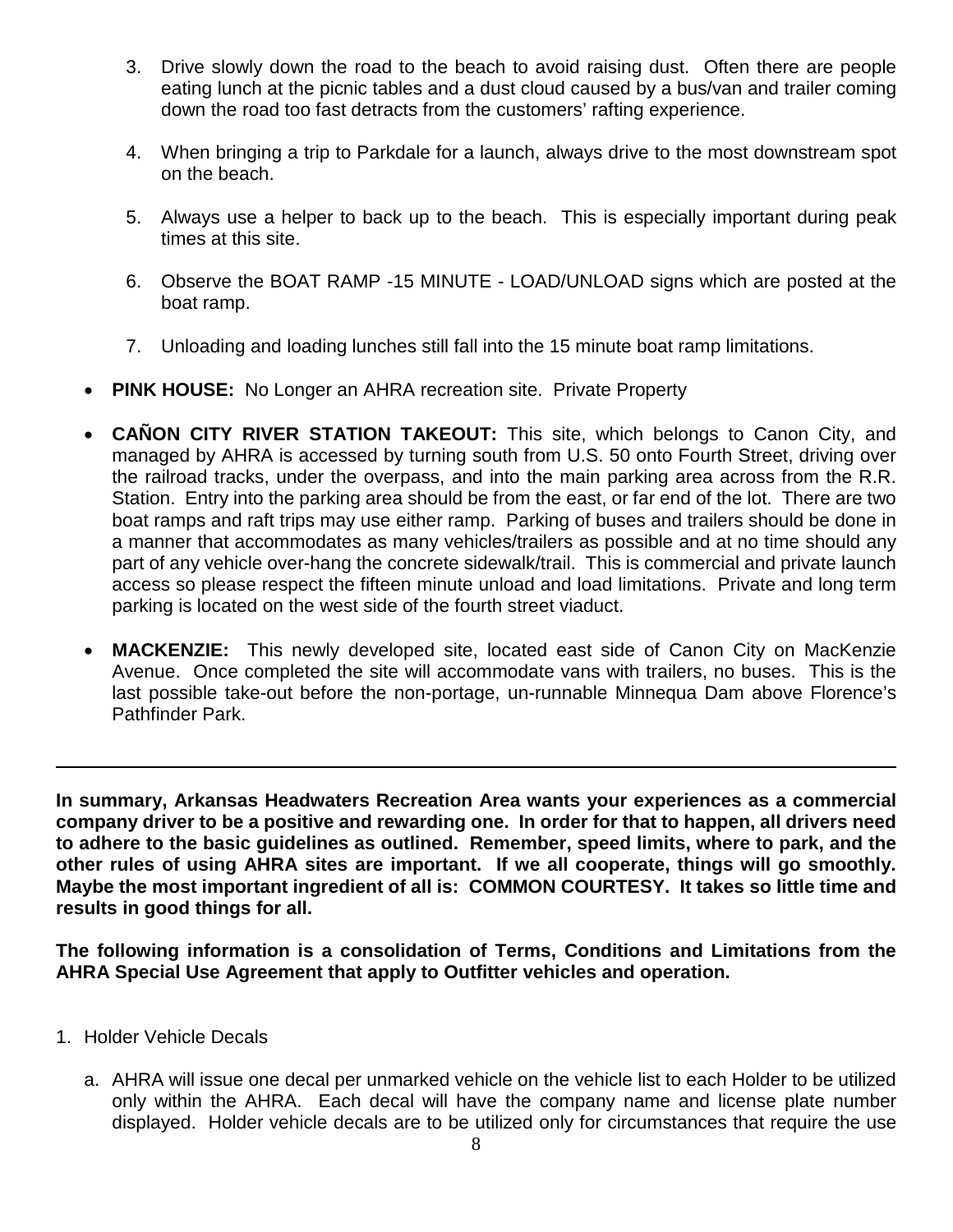of a vehicle not permanently marked with the Holder's name and/or logo. (For example, personal vehicles utilized within the AHRA for commercial operations by fishing guides and/or photographers). (Please see 1.d.3 on page 5 for additional information regarding Holder-owned and non-owned vehicles).

- b. Holder vehicle decals may only be used by the Holder or any agent or employee of the Holder while conducting commercial operations within the AHRA. It is the responsibility of the Holder to ensure that all Holder vehicle decals are used only for specified Special Use Agreement uses. Non-commercial use or misuse of the vehicle decal will result in the confiscation of the decals and may result in the required return of all current year Holder vehicle decals that have been issued to the particular Holder.
- c. Holder vehicle decals may be used on commercial vans, buses and motor coaches chartered by or belonging to clients of the Holders as long as those vehicles are being used as an integral part of the trip (i.e. both dropping off and picking up clients) and are not left parked at an AHRA site without a driver. While those vehicles are within an AHRA site, that vehicle and the driver are acting as an agent of the Holder and are subject to all of the rules and regulations contained in the SUA, associated Rider(s), and State and Federal Laws/Regulations.

For any vehicle that falls within this description and is not listed in the Holder vehicle list, a written request may be submitted to the Rationing and Agreement Coordinator for consideration of the issuance of a temporary or floater Holder vehicle decal to be used on said vehicle.

- d. Holder vehicle decals cannot be used by clients in private vehicles for parking at AHRA sites. Decals used in this manner will be confiscated and may result in the required return of all current year Holder vehicle decals that have been issued to the particular Holder. All client vehicles entering AHRA sites requiring a park pass are required to have a valid park pass.
- e. For any Holder vehicle that falls outside of the parameters listed in Conditions 3.a through 3.d, a written request may be submitted to the Rationing and Agreement Coordinator for consideration of the issuance of a temporary or floater Holder vehicle decal to be used on said vehicle.
- f. All Holder vehicle decals must be plainly visible through the front windshield on the lower passenger side of the corresponding vehicle.
- 2. Parking
	- a. No vehicle parking is allowed at any boat ramp within the AHRA unless the trip is loading or launching.
	- b. Parking elsewhere along the river should be in highway pullouts, not on the highway shoulder so as not to impede traffic.
	- c. No vehicle shall be parked in AHRA sites such that it impedes the flow of traffic in any way.
- 3. Driver Requirements

The Holder must maintain documentation of the following for each Driver utilized for transporting vehicles: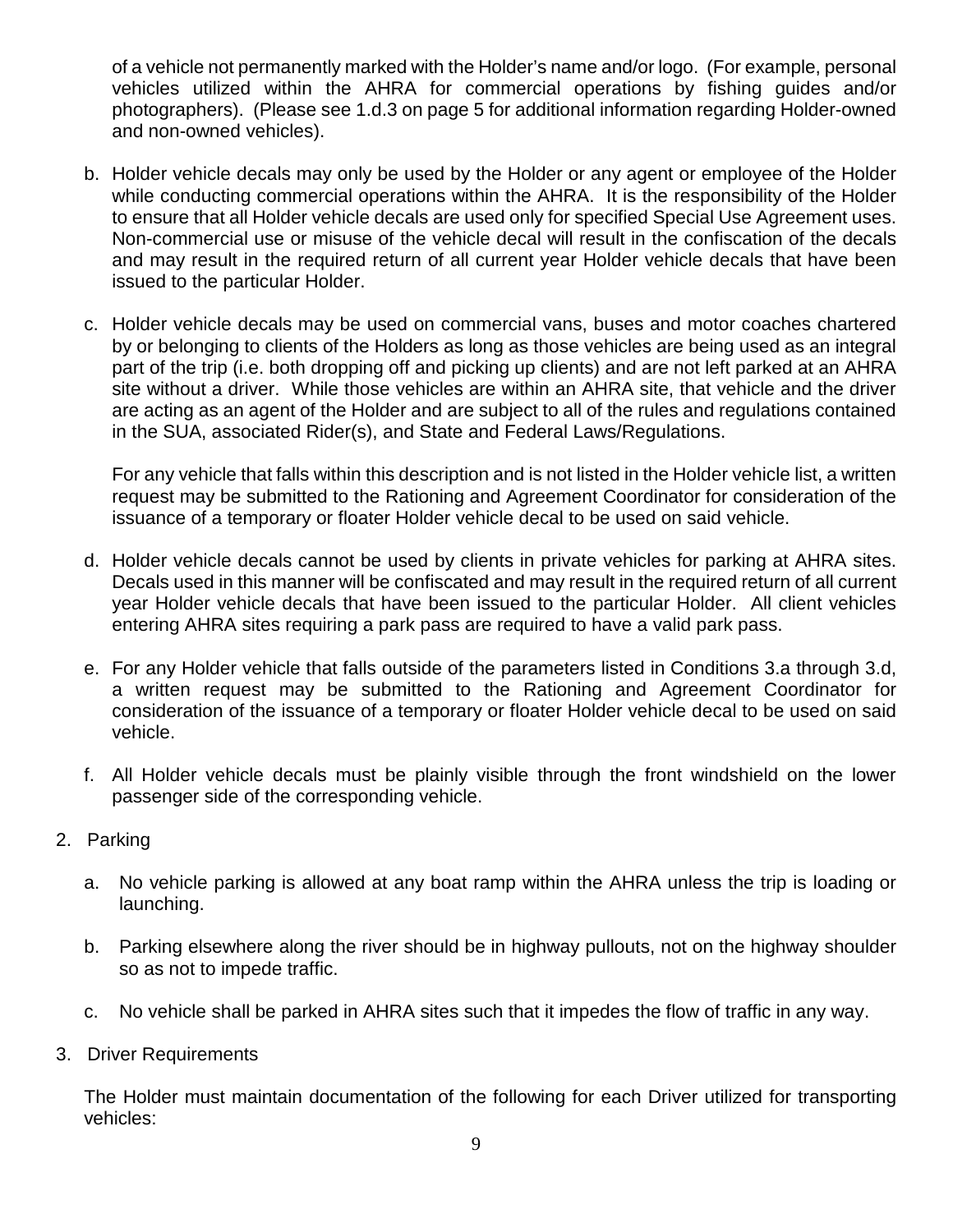- a. Drivers must be at least 18 years of age and must possess a valid Driver's License.
- b. Drivers must hold the appropriate license to transport the type of vehicle to be moved. For example, a driver must hold a valid Commercial Drivers License with a passenger endorsement in order to move a commercial bus.

Such documentation shall be maintained as referenced in the Special Use Agreement Condition 5.a.1) (page 10).

- 4. Site Specific Requirements
	- a. RUBY MOUNTAIN Use of Ruby Mountain by all Holders is prohibited except under the following conditions:
		- 1) Commercial trips may stage (offload boats and people), conduct safety talks, top-off, etc. in the vehicle parking lot upstream of the boat ramp. Commercial trips may also stage, conduct safety talks, top-off, etc. on the boat ramp; no more than fifteen minutes is allowed for this activity.
		- 2) Commercial vehicles may only be at Ruby Mountain long enough to stage and must exit as soon as possible. No parking of commercial vehicles or trailers is allowed; except shuttle vehicles that will be allowed a one hour parking limit.
		- 3) The Holder, any of the Holder's agents, employees, or clients may not *walk through campsites.*
		- 4) All launches and take-outs must be conducted from the boat ramp.
		- 5) Holders who meet clients at AHRA sites should plan to rendezvous with those clients at Fisherman's Bridge, not Ruby Mountain. Holders may not meet clients at the Ruby Mountain Recreation Site unless Ruby Mountain Recreation Site ADA Permission has been granted. Holders may request Ruby Mountain ADA Permission by sending an email to the AHRA Rationing & Agreement Coordinator. Permission must be received via email from AHRA prior to Ruby Mountain ADA use.
		- 6) All commercial vehicles must strictly adhere to posted speed limits and yield to oncoming traffic when entering and exiting the Ruby Mountain Recreation Site.
		- 7) All current commercial launch windows remain in effect.
		- 8) Holders may utilize the Ruby Mountain Recreation Site for adding special population clients to trips that have launched upstream. Special populations refer to persons having a disability as defined in the Americans with Disabilities Act of 1990. Holders may obtain Ruby Mountain ADA Permission from the AHRA Rationing & Agreement Coordinator. Permission must be received via email from AHRA prior to Ruby Mountain ADA use.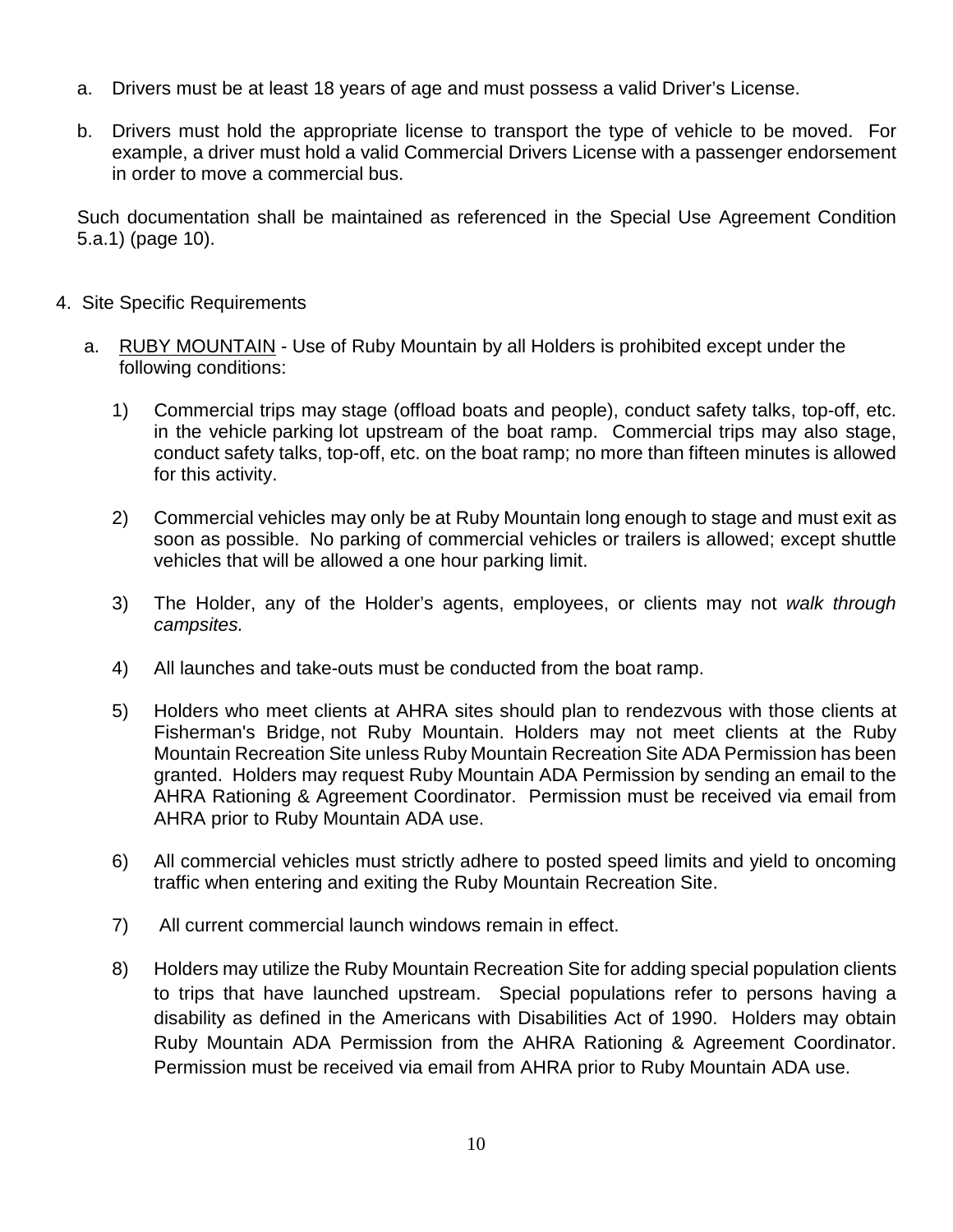- 9) **Float Fishing Holders** may also be allowed to use Ruby Mountain as a take-out under the following conditions.
- 10) Holders must obtain Ruby Mountain Float Fishing Take-Out permission by sending an email to the AHRA Rationing & Agreement Coordinator. Permission must be received via email from AHRA prior to Ruby Mountain Float Fishing use.
- 11) A maximum of ten (10) boats per day are allowed to take-out at Ruby Mountain.
- 12) Weekends and holidays are excluded from this use exception during the "in season" (May  $15 -$  Sept 7).
- 13) Weekends and holidays are not excluded from this use exception during the "off-season" (Sept 8 – May 14).
- 14) A maximum of two (2) boats per trip is allowed to take-out.
- 15) Each Holder may be granted authorization for only four (4) boats per day.
- 16) No commercial Float Fishing trip will be allowed to take-out prior to 12:00 p.m. or later than 6:00 p.m. at the Ruby Mountain Boat Ramp (Recreation Site).
- 17) Only vans and SUV / Truck type vehicles may be used to take-out commercial float fishing trips (no bus use is allowed).
- 18) No more than one (1) commercial vehicle per company is allowed to park in the Ruby Mountain Recreation Site at any one time and parking is restricted to the large parking lot.
- 19) Ruby Mountain take-out permissions must be used or placed back in the pool 72 hours prior to the end of the day for which the permission was granted.
- b. **Holders** need to be aware of flash flood dangers, especially at Chalk Creek, Badger Creek, Bernard Creek and Texas Creek.
- c. **VALLIE BRIDGE** Holders may utilize the Vallie Bridge Campground for boat-in or walk-in camping. Holder vehicles may be driven into the Vallie Bridge Campground circle drive for loading and unloading gear only. Vehicles left onsite must be parked upstream in the designated parking area.
- d. **FIVE POINTS** Commercial bus/van turn-around use is authorized at the Five Points campground side; please drive slowly and yield to pedestrians. Commercial bus/van turnaround use and commercial river access are prohibited at the Five Points day-use side. Commercial river access at the Five Points Campground side is prohibited except under the following condition: for commercial trips that overnight at the Five Points Campground, access to the river is authorized via the concrete walkway that passes under Highway 50.
- e. **OLD PARKDALE**  Commercial river access at the Old Parkdale site (Section 4b) is prohibited.